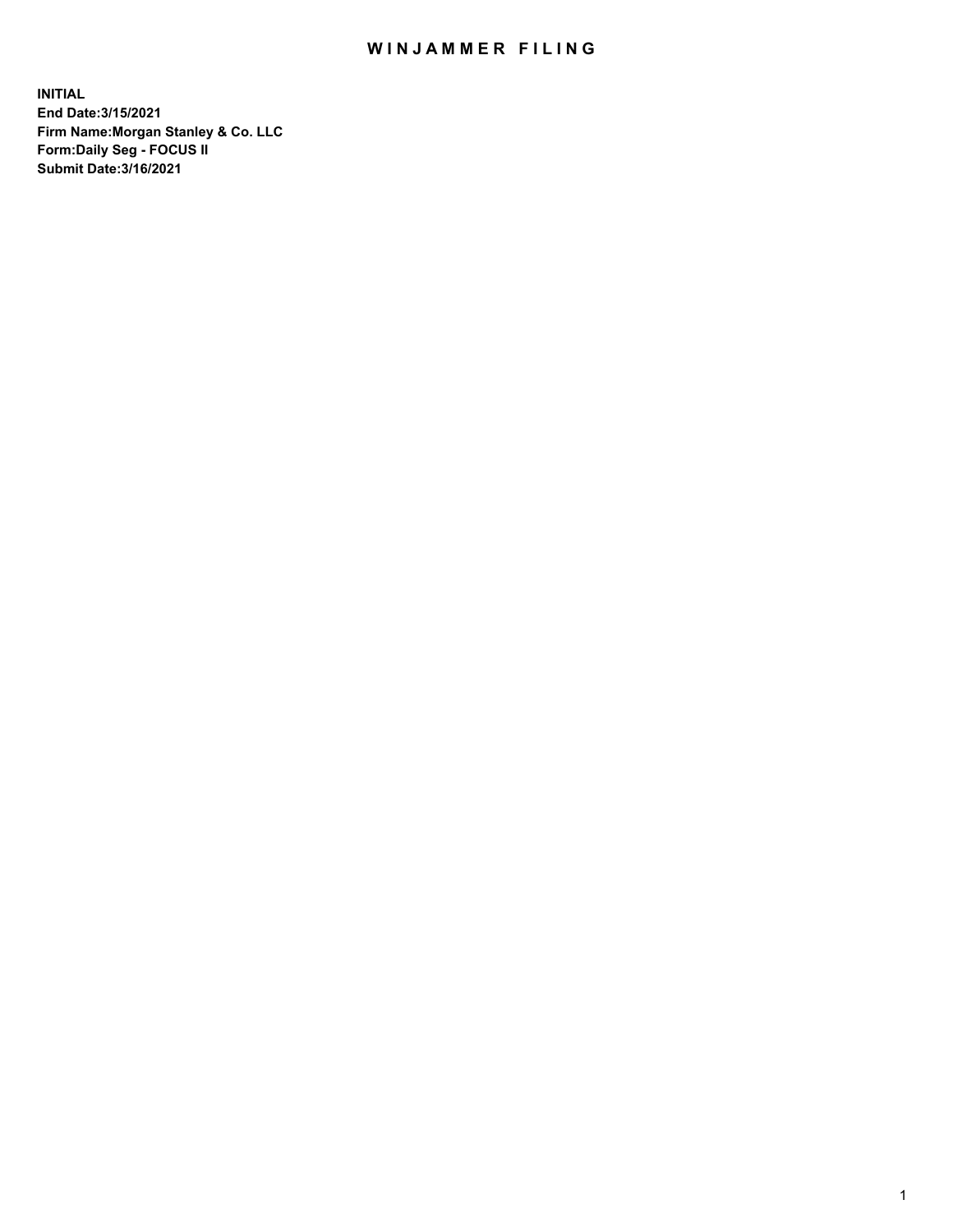**INITIAL End Date:3/15/2021 Firm Name:Morgan Stanley & Co. LLC Form:Daily Seg - FOCUS II Submit Date:3/16/2021 Daily Segregation - Cover Page**

| Name of Company                                                                                                                                                                                                                                                                                                                | <b>Morgan Stanley &amp; Co. LLC</b>                    |
|--------------------------------------------------------------------------------------------------------------------------------------------------------------------------------------------------------------------------------------------------------------------------------------------------------------------------------|--------------------------------------------------------|
| <b>Contact Name</b>                                                                                                                                                                                                                                                                                                            | <b>Ikram Shah</b>                                      |
| <b>Contact Phone Number</b>                                                                                                                                                                                                                                                                                                    | 212-276-0963                                           |
| <b>Contact Email Address</b>                                                                                                                                                                                                                                                                                                   | Ikram.shah@morganstanley.com                           |
| FCM's Customer Segregated Funds Residual Interest Target (choose one):<br>a. Minimum dollar amount: : or<br>b. Minimum percentage of customer segregated funds required:%; or<br>c. Dollar amount range between: and; or<br>d. Percentage range of customer segregated funds required between:% and%.                          | 235,000,000<br><u>0</u><br><u>00</u><br><u>00</u>      |
| FCM's Customer Secured Amount Funds Residual Interest Target (choose one):<br>a. Minimum dollar amount: ; or<br>b. Minimum percentage of customer secured funds required:%; or<br>c. Dollar amount range between: and; or<br>d. Percentage range of customer secured funds required between:% and%.                            | 140,000,000<br><u>0</u><br><u>00</u><br>0 <sub>0</sub> |
| FCM's Cleared Swaps Customer Collateral Residual Interest Target (choose one):<br>a. Minimum dollar amount: ; or<br>b. Minimum percentage of cleared swaps customer collateral required:% ; or<br>c. Dollar amount range between: and; or<br>d. Percentage range of cleared swaps customer collateral required between:% and%. | 92,000,000<br><u>0</u><br><u>00</u><br>00              |

Attach supporting documents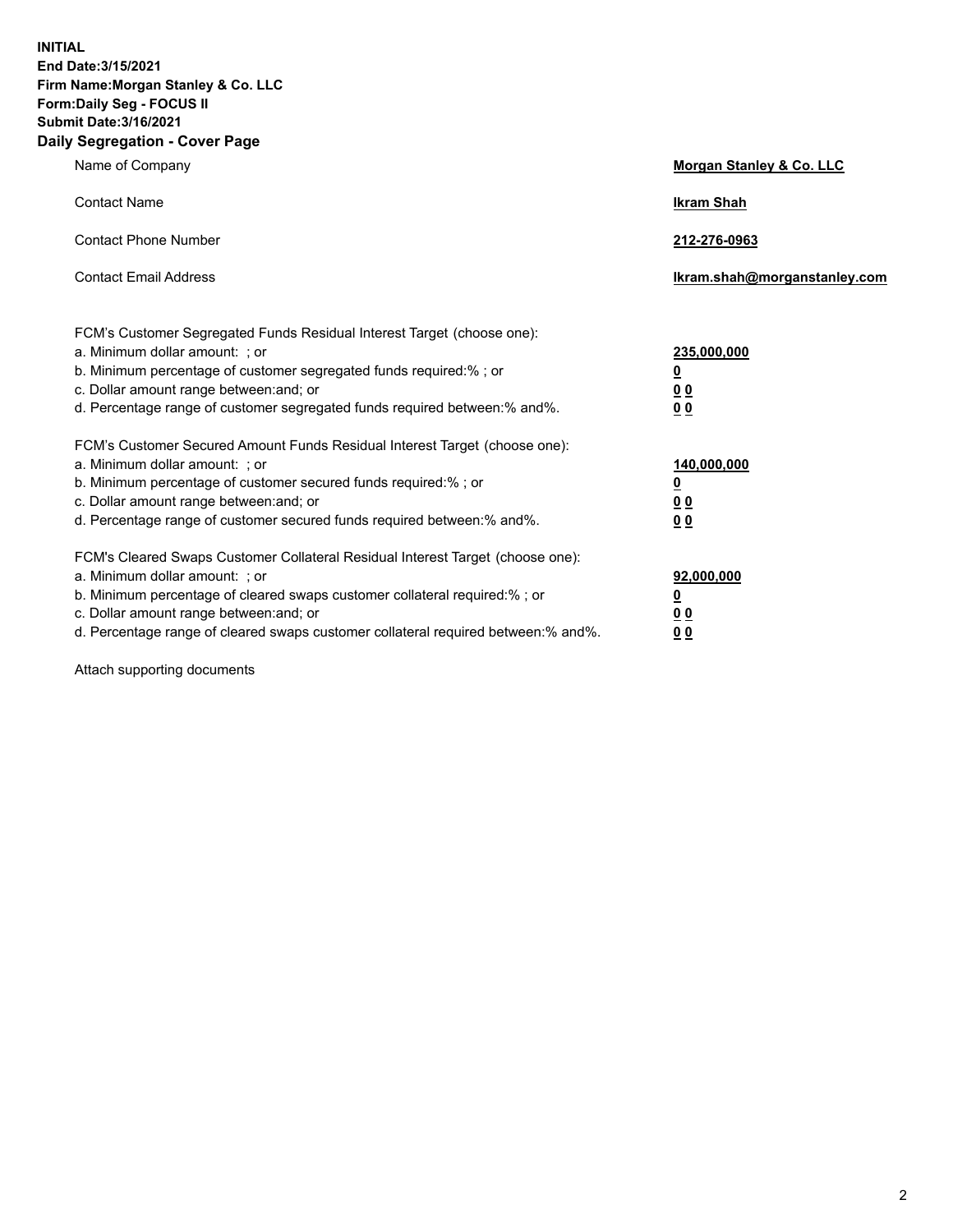## **INITIAL End Date:3/15/2021 Firm Name:Morgan Stanley & Co. LLC Form:Daily Seg - FOCUS II Submit Date:3/16/2021**

## **Daily Segregation - Secured Amounts**

Foreign Futures and Foreign Options Secured Amounts Amount required to be set aside pursuant to law, rule or regulation of a foreign government or a rule of a self-regulatory organization authorized thereunder 1. Net ledger balance - Foreign Futures and Foreign Option Trading - All Customers A. Cash **4,493,131,864** [7315] B. Securities (at market) **2,295,482,293** [7317] 2. Net unrealized profit (loss) in open futures contracts traded on a foreign board of trade **816,786,317** [7325] 3. Exchange traded options a. Market value of open option contracts purchased on a foreign board of trade **21,932,070** [7335] b. Market value of open contracts granted (sold) on a foreign board of trade **-18,950,387** [7337] 4. Net equity (deficit) (add lines 1. 2. and 3.) **7,608,382,157** [7345] 5. Account liquidating to a deficit and account with a debit balances - gross amount **42,606,983** [7351] Less: amount offset by customer owned securities **-41,899,660** [7352] **707,323** [7354] 6. Amount required to be set aside as the secured amount - Net Liquidating Equity Method (add lines 4 and 5) 7. Greater of amount required to be set aside pursuant to foreign jurisdiction (above) or line 6. FUNDS DEPOSITED IN SEPARATE REGULATION 30.7 ACCOUNTS 1. Cash in banks A. Banks located in the United States **513,790,508** [7500] B. Other banks qualified under Regulation 30.7 **767,696,718** [7520] **1,281,487,226** [7530] 2. Securities A. In safekeeping with banks located in the United States **525,796,147** [7540] B. In safekeeping with other banks qualified under Regulation 30.7 **22,299,596** [7560] **548,095,743** [7570] 3. Equities with registered futures commission merchants A. Cash **23,567,398** [7580] B. Securities **0** [7590] C. Unrealized gain (loss) on open futures contracts **-1,868,899** [7600] D. Value of long option contracts **0** [7610] E. Value of short option contracts **0** [7615] **21,698,499** [7620] 4. Amounts held by clearing organizations of foreign boards of trade A. Cash **0** [7640] B. Securities **0** [7650] C. Amount due to (from) clearing organization - daily variation **0** [7660] D. Value of long option contracts **0** [7670] E. Value of short option contracts **0** [7675] **0** [7680] 5. Amounts held by members of foreign boards of trade A. Cash **3,452,347,056** [7700] B. Securities **1,747,386,549** [7710] C. Unrealized gain (loss) on open futures contracts **818,655,217** [7720] D. Value of long option contracts **21,932,070** [7730] E. Value of short option contracts **-18,950,387** [7735] **6,021,370,505** [7740] 6. Amounts with other depositories designated by a foreign board of trade **0** [7760] 7. Segregated funds on hand **0** [7765] 8. Total funds in separate section 30.7 accounts **7,872,651,973** [7770] 9. Excess (deficiency) Set Aside for Secured Amount (subtract line 7 Secured Statement Page 1 from Line 8)

- 10. Management Target Amount for Excess funds in separate section 30.7 accounts **140,000,000** [7780]
- 11. Excess (deficiency) funds in separate 30.7 accounts over (under) Management Target **123,562,493** [7785]

**0** [7305]

**7,609,089,480** [7355]

## **7,609,089,480** [7360]

**263,562,493** [7380]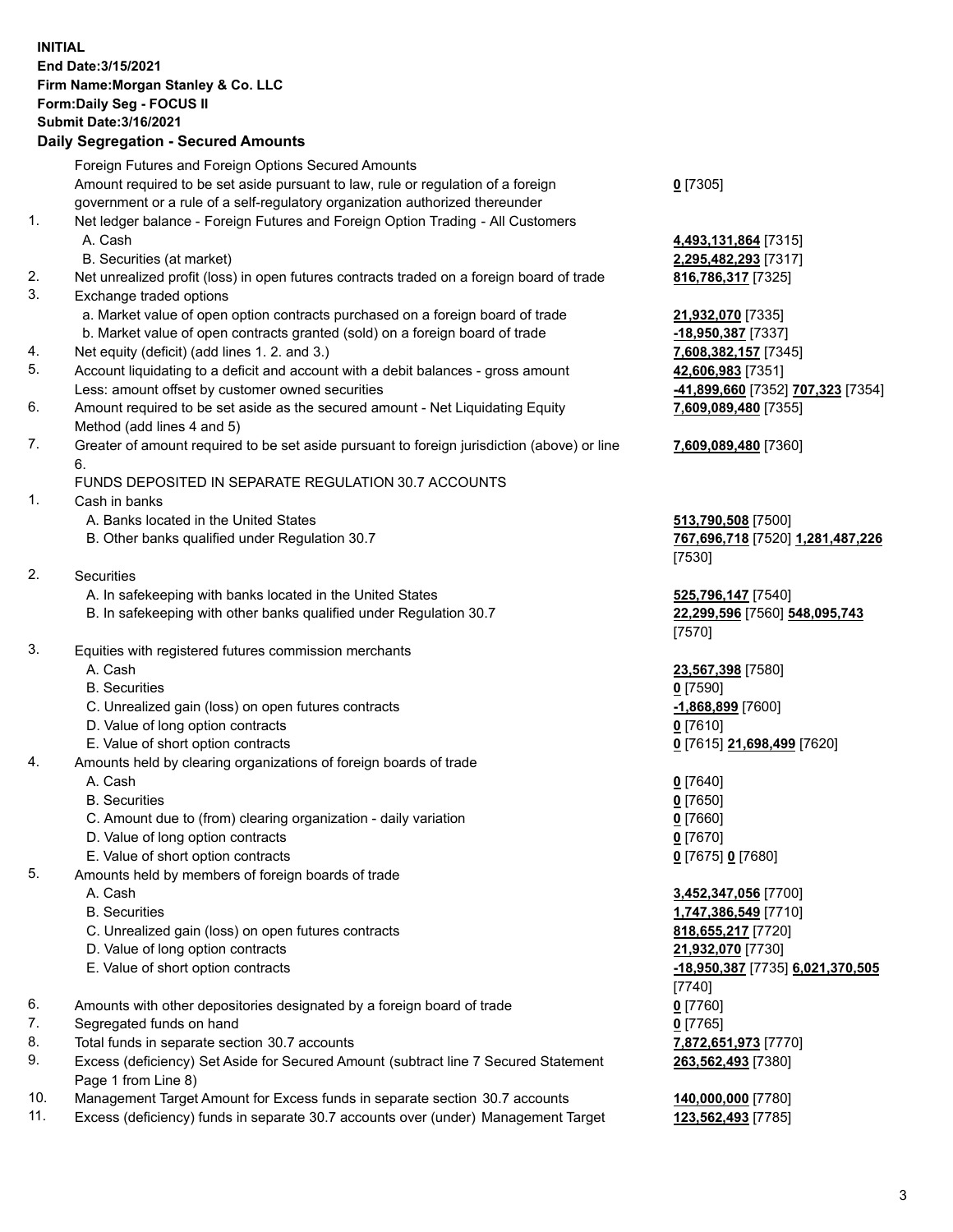**INITIAL End Date:3/15/2021 Firm Name:Morgan Stanley & Co. LLC Form:Daily Seg - FOCUS II Submit Date:3/16/2021 Daily Segregation - Segregation Statement** SEGREGATION REQUIREMENTS(Section 4d(2) of the CEAct) 1. Net ledger balance A. Cash **16,977,673,681** [7010] B. Securities (at market) **8,116,091,271** [7020] 2. Net unrealized profit (loss) in open futures contracts traded on a contract market **146,766,373** [7030] 3. Exchange traded options A. Add market value of open option contracts purchased on a contract market **682,958,072** [7032] B. Deduct market value of open option contracts granted (sold) on a contract market **-421,095,275** [7033] 4. Net equity (deficit) (add lines 1, 2 and 3) **25,502,394,122** [7040] 5. Accounts liquidating to a deficit and accounts with debit balances - gross amount **396,085,768** [7045] Less: amount offset by customer securities **-389,534,178** [7047] **6,551,590** [7050] 6. Amount required to be segregated (add lines 4 and 5) **25,508,945,712** [7060] FUNDS IN SEGREGATED ACCOUNTS 7. Deposited in segregated funds bank accounts A. Cash **4,033,984,391** [7070] B. Securities representing investments of customers' funds (at market) **0** [7080] C. Securities held for particular customers or option customers in lieu of cash (at market) **1,191,888,075** [7090] 8. Margins on deposit with derivatives clearing organizations of contract markets A. Cash **13,151,941,117** [7100] B. Securities representing investments of customers' funds (at market) **0** [7110] C. Securities held for particular customers or option customers in lieu of cash (at market) **6,924,203,196** [7120] 9. Net settlement from (to) derivatives clearing organizations of contract markets **318,152,573** [7130] 10. Exchange traded options A. Value of open long option contracts **682,958,072** [7132] B. Value of open short option contracts **-421,095,275** [7133] 11. Net equities with other FCMs A. Net liquidating equity **9,546,200** [7140] B. Securities representing investments of customers' funds (at market) **0** [7160] C. Securities held for particular customers or option customers in lieu of cash (at market) **0** [7170] 12. Segregated funds on hand **0** [7150] 13. Total amount in segregation (add lines 7 through 12) **25,891,578,349** [7180] 14. Excess (deficiency) funds in segregation (subtract line 6 from line 13) **382,632,637** [7190] 15. Management Target Amount for Excess funds in segregation **235,000,000** [7194]

16. Excess (deficiency) funds in segregation over (under) Management Target Amount Excess

**147,632,637** [7198]